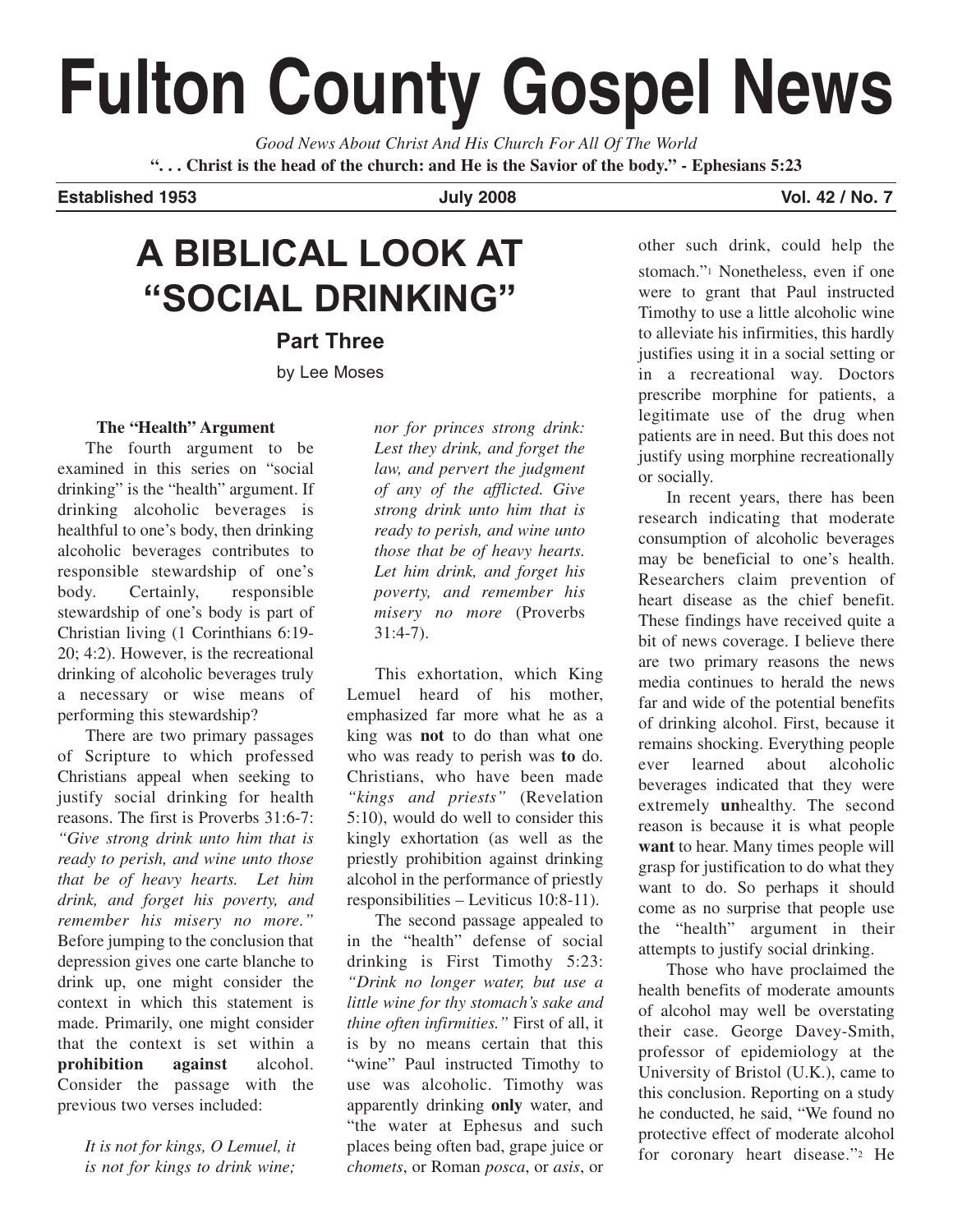#### **FULTON COUNTY GOSPEL NEWS** USPS Publication #211780

. . . is a Periodical publication issued monthly by the Church of Christ at Third and Bethel (P.O. Box 251), Mammoth Spring, AR 72554-0251. **POSTMASTER: Please mail all changes of address to the above address.**

**FCGN** is mailed free of charge to any who care to receive it. We will be happy to add any names to the regular mailing list. If you send in a name we must have a complete address, including number and street name, or R.R. or HCR number, plus box number, or a P.O. Box number and the **NINE DIGIT ZIP CODE**. This paper is supported by voluntary contributions for which we are grateful. Financial information will be furnished upon request. **Mail all address corrections or manuscripts to:**

### **FULTON COUNTY GOSPEL NEWS** P.O. Box 251

Mammoth Spring, AR 72554

| Lee Moses $\dots\dots\dots\dots\dots\dots$ . EDITOR    |  |
|--------------------------------------------------------|--|
|                                                        |  |
| E-Mail cocfcgn@centurytel.net                          |  |
| Website www.fultoncountygospelnews.org                 |  |
|                                                        |  |
| $E$ -Mail $\ldots \ldots \ldots$ halopages @ yahoo.com |  |

### *continued from page 1*

suggests an important factor that has not generally been considered in previous studies: the non-drinkers in the studies have often included a disproportionate number of unhealthy people, who drank in the past but were forced to give up drinking due to health concerns.3 This clearly could skew the numbers against the non-drinkers.

Perhaps before climbing aboard the "drinking can be healthy" bandwagon, one might consider that what is self-evident and has been known for centuries might actually be true. Regardless of whether potential benefits of moderate drinking continue to emerge, there can be little doubt that the consumption of alcohol is generally unhealthy. "**Even at relatively low levels**, alcohol use has well-documented associations with hepatic diseases such as cancer and cirrhosis, as well as breast cancer, hemorrhagic stroke, hypertension, and depression" (emphasis  $LM$ ).<sup>4</sup>

The thing is, probably no one **needs** to drink alcoholic beverages to improve his health or to remain healthy. Even those who maintain that moderate drinking can be beneficial acknowledge that one does not have to drink alcoholic beverages to obtain the same benefits. In his syndicated column, *To Your Good Health*, Dr. Paul G. Donohue wrote, "If you prefer to remain non-alcohol users, a daily 12-ounce glass of purple grape juice for men and a 9 ounce grape juice for women also does the trick."5

Considering this, should any Christian be rushing out to buy booze? Picture the seventeen-year old girl who is grabbing a few things at the grocery store, and struggling in her mind and conscience as to whether she should go to the big drinking party that will be taking place that night. Then at the checkout aisle she sees the reputable Christian, for whom she has always had the greatest respect, purchasing a sixpack of beer and a bottle of wine. Is such a sight more likely to dissuade her from going to the drinking party, or to persuade her that it might not be such a big deal after all?

Timothy was clearly reluctant to drink anything but water, lest his influence should be damaged or his purity should be sullied. Today's Christian should just as jealously and zealously guard his influence and his purity. The "heath" argument fails to justify the social and recreational use of alcoholic beverages, and the watchful Christian will seek to avoid **any** use of this destroyer of lives and souls.

### **Not** *"Much Wine"* **for Deacons**

Another argument occasionally advanced for social drinking is that Scriptural qualifications mandate that an elder be *"not given to wine"* (1 Timothy 3:3), while it is required that a deacon be *"not given to much*

*wine"* (3:8, emphasis LM). Again, aged women are to be *"not given to much wine"* (Titus 2:3). Thus, the reasoning goes, a deacon, an aged woman, or anyone not an elder is permitted to be given to **some** wine.

To understand what is meant by these differently worded prohibitions, the key is to understand what these passages mean by being *"given to"* something. The American Standard Version's rendering of Titus 2:3 helps, as it translates the passage, *"not . . . enslaved to much wine"* (emphasis LM). First Timothy 3:3, which uses a different verb, could be rendered, "not **addicted** to much wine."6 One who is enslaved by or addicted to an alcoholic beverage in any quantity would meet the definition of an alcoholic:

> Alcoholism is not a matter of how much or how often one drinks. Some people need just one or two drinks to be out of control, while there are alcoholics who take many drinks and do not seem drunk. Alcoholism shows itself in different ways in different individuals, but dependency is a common factor.7

Certainly no rational person would affirm that a practicing alcoholic could serve in the office of a deacon.

Being enslaved by or addicted to wine is certainly not Scriptural, regardless of the quantity in which one consumes it. Being enslaved or addicted to almost **anything** is sinful. As Christ said, *"No man can serve two masters"* (Matthew 6:24), meaning a man must serve God and God alone. Paul reminded the Corinthians, *"All things are lawful unto me, but all things are not expedient: all things are lawful for me, but I will not be brought under the power of any"* (1 Corinthians 6:12, emphasis LM). The only addiction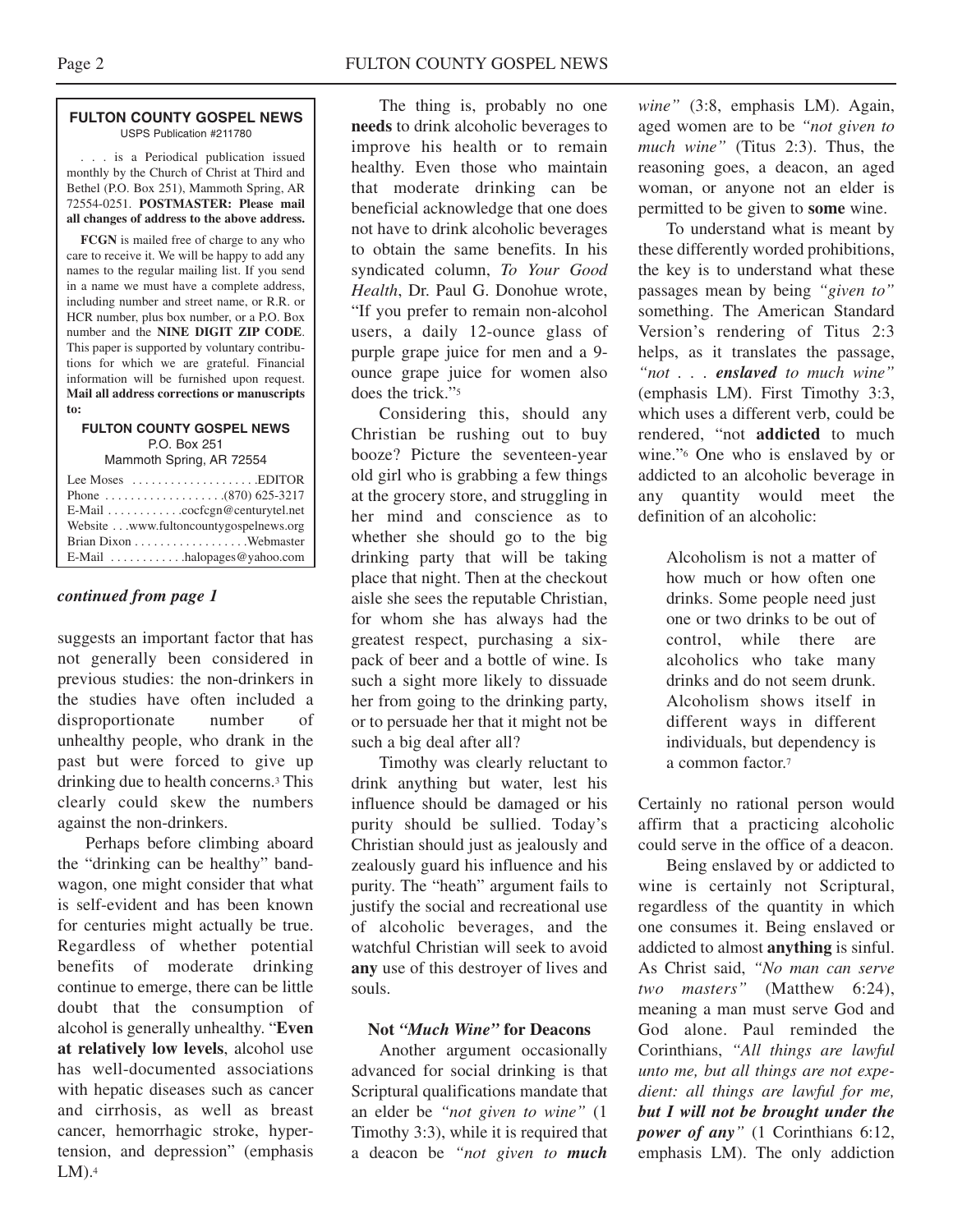the Bible **commends** is addiction to the word of the Lord and to welldoing in His service (Psalm 119:131, 147-148; 1 Corinthians 16:15; Romans 12:13).

The difference between being *"given to wine"* and being *"given to much wine"* has nothing to do with the quantity of wine; it is merely a different way of expressing the quality of man. "Much" is used to heighten the emphasis on not being controlled by wine.8 One should not be able to say of a deacon or elder, neither of an older woman nor any Christian, that he is "given to wine"—in any quantity.

### **Conclusion**

The five arguments for social drinking that this series has considered do not stand up under careful Biblical examination. There are other quibbles brought forth by those who claim that social drinking harmonizes with Christian living, but suffice it to say that such quibbles will not hold water either. The fallacy of "social" drinking begins with this very designation—drinking is a serious social **problem**, not a social answer. Drunkenness is roundly condemned by Scripture, and the faithful child of God will never begin that process of becoming drunk (Proverbs 23:31; Ephesians 5:18).

1 Jerry Moffitt, "Did Jesus Allow or Encourage Social Drinking of Intoxicants?" in *Studies in John*, ed. Dub McClish (Denton, TX: Valid Publications, 1999), p. 630. See our discussion in the June FCGN regarding *"Wine" As It Is Used in the Bible*.

2 Interviewed by Natasha Mitchell, "The Health Benefits of Frequent, Moderate Drinking Are Exaggerated," in *Alcohol: Opposing Viewpoints* (San Diego: Greenhaven Press, 2004), p. 22.

3 Ibid., p. 25.

4 Charlotte LoBuono, "Doctors Should Not Encourage Their Patients to Use Alcohol," in *Alcohol: Opposing Viewpoints* (San Diego: Greenhaven Press, 2004), p. 33.

5 Paul G. Donohue, "Alcohol Consumption Could Prevent Heart and Eye Disease," *To Your Health*, syndicated column, 1998; quoted by Louis Rushmore, *Beverage Alcohol* (Cameron, WV: Louis Rushmore, 2007 revision), p. 19. Brother Rushmore's book is highly recommended, and is available free of charge plus actual shipping charges. He may be contacted at 705 Devine St., Winona, MS 38967, or via email at rushmore@gospelgazette.com.

6 *Prosecho,* in Bauer, Danker, Arndt, and Gingrich, *A Greek-English Lexicon of the New Testament and Other Early Christian Literature*, 3rd ed. (Chicago: Univ. of Chicago Press, 2000), p. 880.

7 Margaret O. Hyde, *Alcohol: Uses and Abuses* (Hillside, NJ: Enslow Publishers, Inc.), 39.

8 George W. Knight III, *The Pastoral Epistles*, eds. I Howard Marshall and W. Ward Gasque (Grand Rapids, MI: William B. Eerdmans Publishing Company), p. 168.

## **AM I A RADICAL???**

### by Roelf L. Ruffner

Recently I read an article by a brother-in-Christ who maintained that Christians were coming out of "liberalism" and "radicalism". Now I know I am not a liberal ("loosing what God has not loosed") but I do disagree with this brother on certain issues. He might even maintain that I was a radical ("one who takes an extreme position"). It is a sad day in spiritual Israel when one is called a "radical" for striving to stay with the Scriptures and having a "thus saith the Lord" for what Christians and the Lord's church do in this world!

**Am I a radical because I preach what the Bible says about refusing to fellowship false teachers?** Fellowship is turning out to be of prime importance among the churches of Christ in the first decade of the 21st Century. Many Christians (including preachers) base their

fellowship of others upon past "friendships" and associations. They invite "marked" (Romans 16:17) false teachers to speak in Gospel meetings, seminars and lectureships. **Their excuse**: "Well, he is my friend and he won't teach anything like that here." Brethren, "friends" can change, but the word of God does not change. They forget what the apostle John and the Holy Spirit decreed: *"If there come any unto you, and bring not this doctrine, receive him not into your house, neither bid him God speed: For he that biddeth him God speed is a partaker of his evil deeds"* (2 John 10-11).

Some of my preaching brethren have no qualms about appearing on the same speaking program with a false teacher and remaining quiet as a **church mouse** about this brother's false teaching. Have they not wondered what the Lord would do if He suddenly returned and found them there? Would Paul have been on the same lectureship with the Judaizers of Acts 15? Would John have allowed himself to be on the same **podium** with a Nicolaitane? (Revelation 2:5- 6).

A preacher should preach/teach what the Bible says about fellowship and false teachers. He should also **practice** what he preaches; always mindful of what the Lord sees and not what others think. *"Neither is there any creature that is not manifest in his sight; but all things are naked and opened unto the eyes of him with whom we have to do"* (Hebrews 4:13).

**Am I a radical because I preach that compromise and toleration of false doctrine is a great evil in the church today?** Compromise and toleration of false doctrine is a great evil in the world today as it has always been. Speaking specifically of greed but I believe the principle applies here as well, Jesus said, "*No man can serve two masters"*